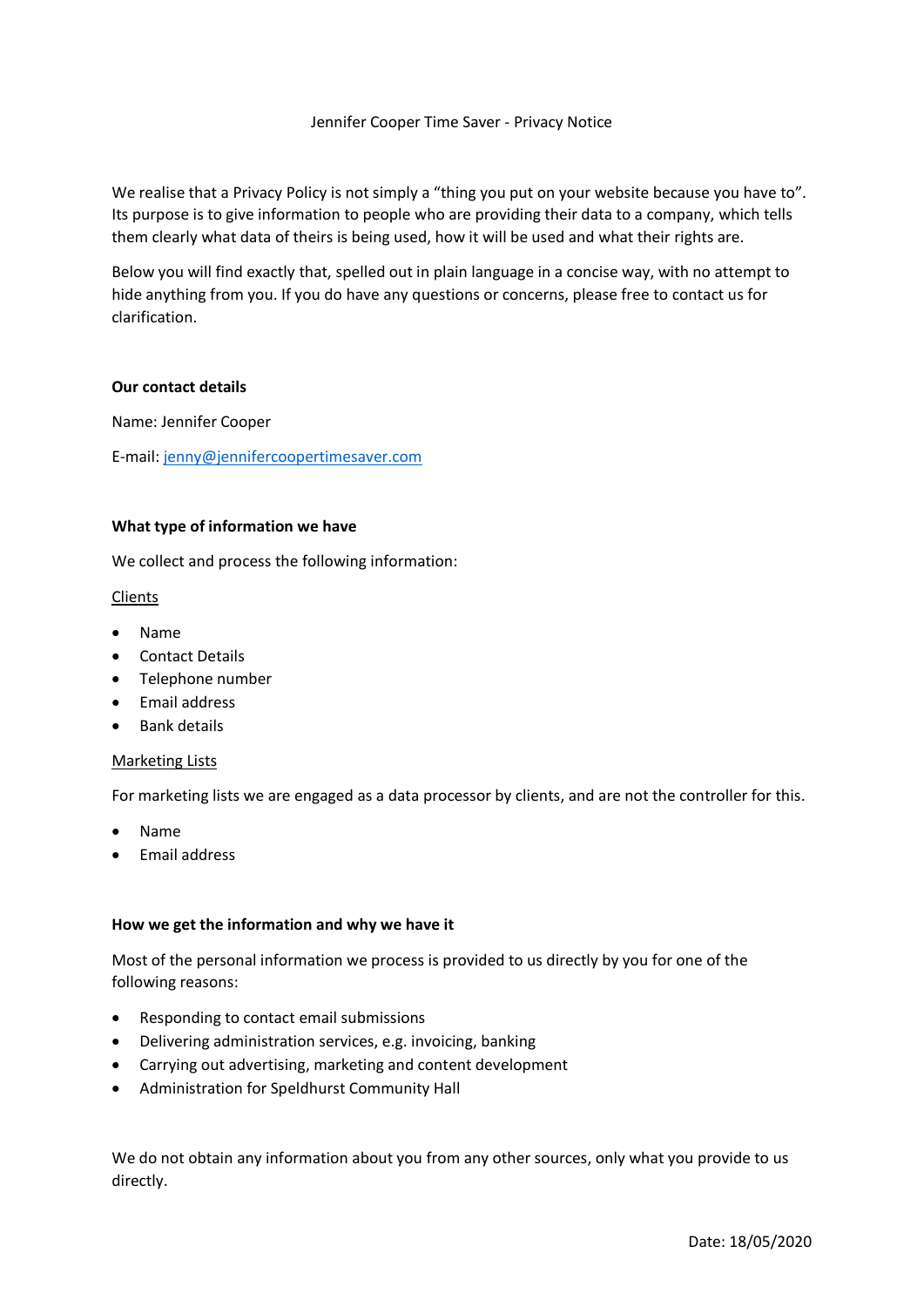Under the General Data Protection Regulation (GDPR), the lawful basis we rely on for processing this information are:

### We have a contractual obligation

- If you engage us to provide administration, then we are entering a contract for delivery of services.
- If we are providing social media content development, marketing, or advertising then this is a contract with you.

## We have a legitimate interest

• If you are an existing client then we may contact you to promote services similar to those you have purchased in the past. This utilises the "soft opt-in" exception of the PECR regulations and we will respect your wishes if you tell us you do not want to receive this.

### **What we do with the information we have**

We use the information that you have given us in order to:

- Respond to enquires
- Delivery contracted services
- Manage administration of the Speldhurst Community Hall

We do not share this information with any third parties.

# **How we store your information**

Your digital information is securely stored in reputable cloud systems which are either located within the EU or protected by the EU-US Privacy Shield agreement. Only authorised individuals have access to personal data.

We keep your personal information for a time which is in accordance with our retention policy. We will then dispose your information.

#### **Your data protection rights**

Under data protection law, you have rights including:

**Your right of access** - You have the right to ask us for copies of your personal information.

**Your right to rectification** - You have the right to ask us to rectify information you think is inaccurate. You also have the right to ask us to complete information you think is incomplete.